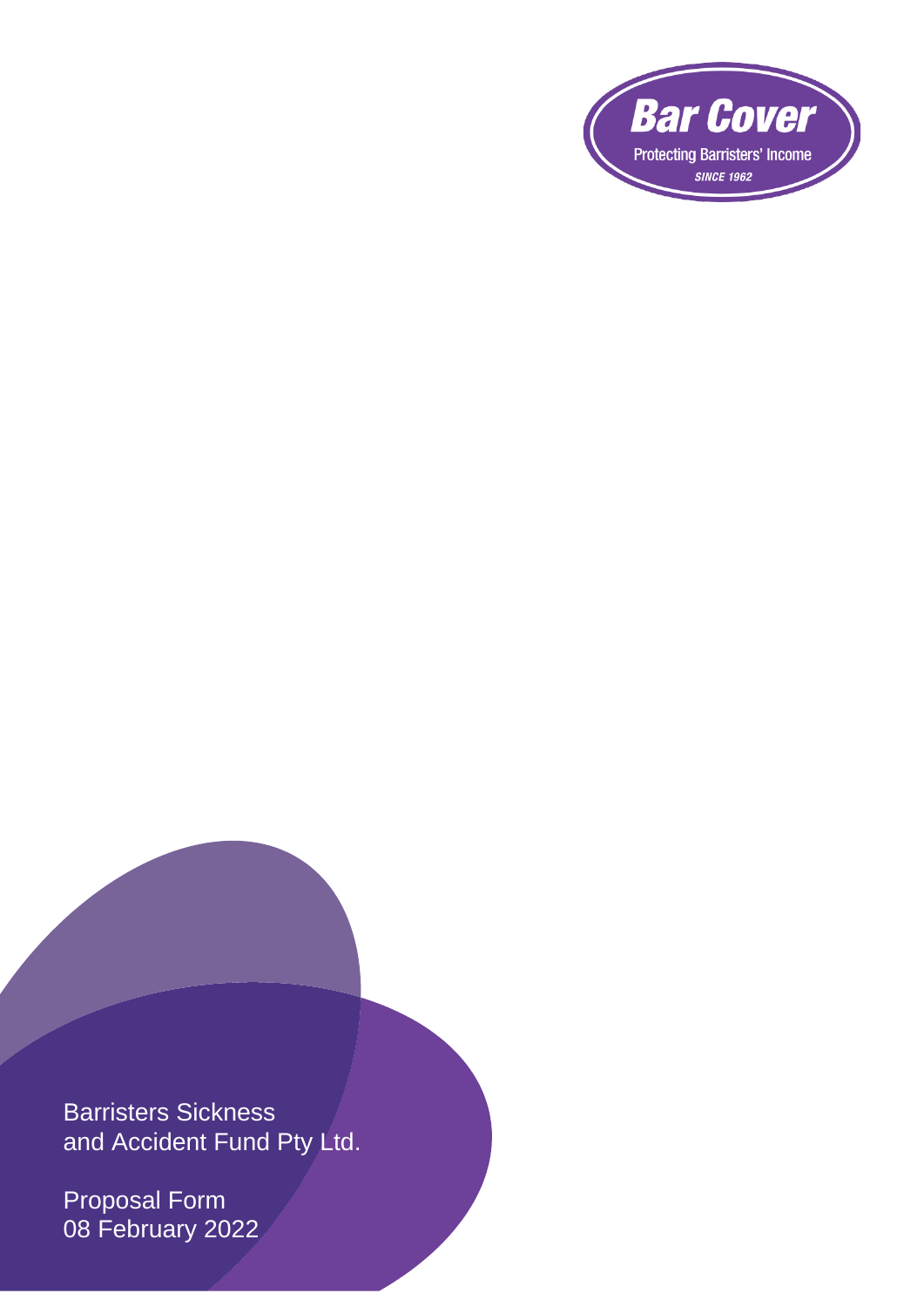

# **PROPOSAL**

# **PLEASE DO NOT SEND PAYMENT WITH THIS PROPOSAL. WE WILL NOTIFY YOU OF THE AMOUNT REQUIRED ONCE YOUR PROPOSAL HAS BEENACCEPTED.**

#### **ALL QUESTIONS MUST BE ANSWERED**

If there is insufficient space, please attach details.

#### **1. Contact Details**

| 1a) Name in full:                         |
|-------------------------------------------|
| 1b) Preferred title for mailing purposes: |
| 1c) Professional address:                 |
| 1d) Chambers:                             |
| 1e) Office telephone number:              |
| 1f) Mobile telephone number:              |
| 1g) Email:                                |
| 1h) Private address:                      |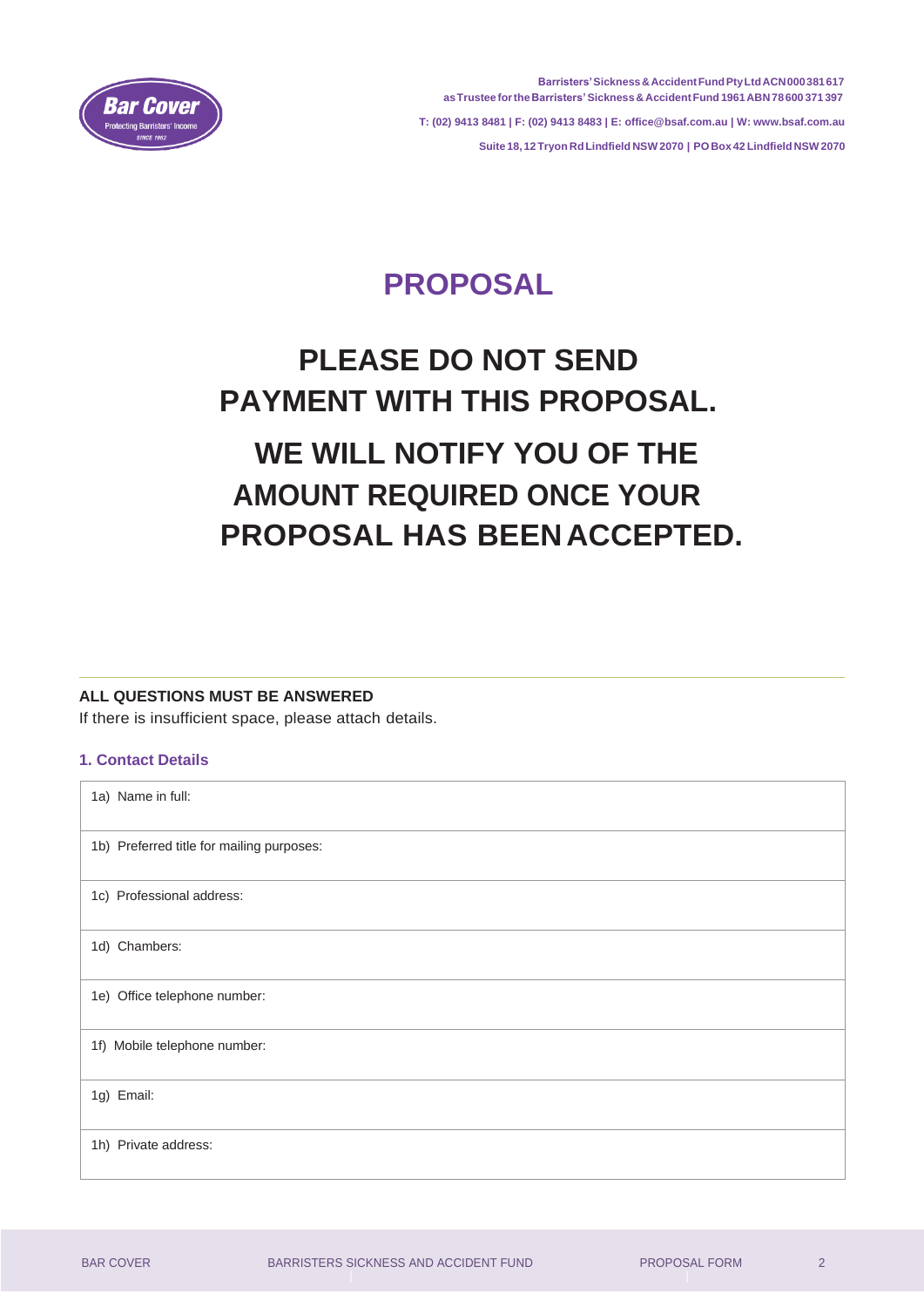## **2. Professional Details**

| 2a) Are you currently a person whose principal occupation is the practice<br>of law as a barrister? | No <sub>1</sub><br>$Yes-$           |
|-----------------------------------------------------------------------------------------------------|-------------------------------------|
| 2b) If yes, city where your practice is based?                                                      |                                     |
| And date when you were admitted to practice?                                                        |                                     |
| 2c) Are you currently an Ordinary Member Class A or Class B of the NSWBA?                           | Yes <sup>1</sup><br>No <sub>1</sub> |
| 2d) If yes, please provide your membership number:                                                  |                                     |
| 2e) If no, what is the status of your application?                                                  |                                     |
| 2f) Are you currently in your first year as a reader?                                               | Yes<br>No <sub>1</sub>              |
| 2g) If yes, date you were admitted as a reader:                                                     |                                     |

#### **3. Personal**

| 3a) Your date of birth:                                                                                       |                               |
|---------------------------------------------------------------------------------------------------------------|-------------------------------|
| 3b) Your height:                                                                                              |                               |
| 3c) Your weight:                                                                                              |                               |
| 3d) Your current BMI:                                                                                         |                               |
| 3e) Are you available to be examined by a doctor of our choosing<br>(within Australia), if so required by us? | $Yes\Box$<br>No <sub>1</sub>  |
| 3f) Have you smoked (tobacco) in the last 12 months?                                                          | $Yes \Box$<br>No <sub>1</sub> |
| 3g) If yes, please provide details of usual use:                                                              |                               |
| 3h) What is your approximate average alcohol consumption:                                                     |                               |
| Past month (number of standard drinks per week):                                                              |                               |
| Past 12 months (number of standard drinks per week):                                                          |                               |
| 3i) Have you used any other recreational drugs or non-prescription drugs in<br>the last 5 years?              | Yes<br>No <sub>1</sub>        |
| 3j) If yes, please provide details of drugs used and how often:                                               |                               |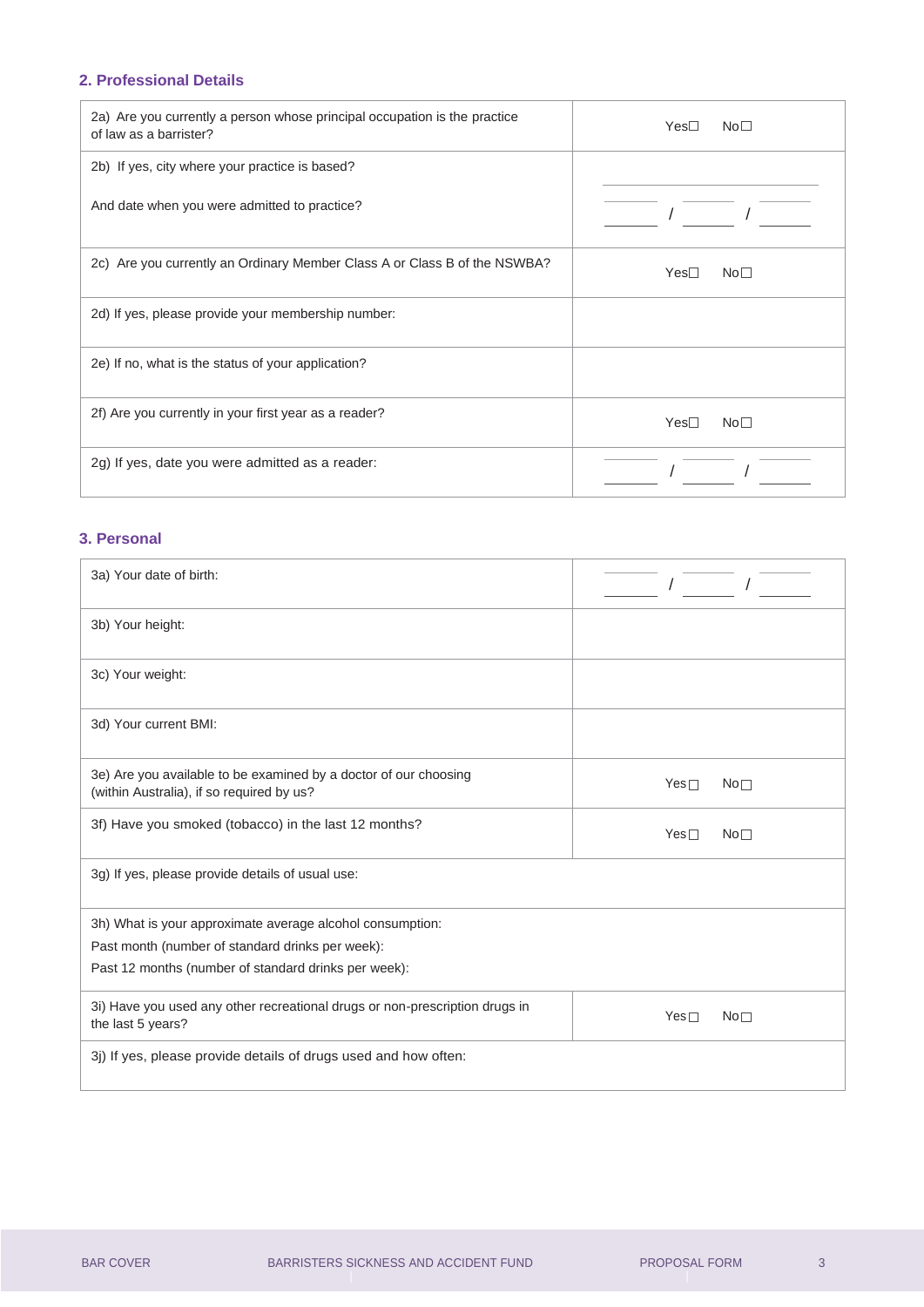| 3k) Have you, in the last 5 years received professional advice and/or counseling<br>for drug use or excess alcohol consumption? | $Yes \Box$       | No <sub>1</sub> |
|---------------------------------------------------------------------------------------------------------------------------------|------------------|-----------------|
| 3I) If yes, please provide details including: (When and from whom)                                                              |                  |                 |
| 3m) Do you, or do you intend to, participate in hazardous sporting, recreational<br>or other activities?                        | Yes <sub>1</sub> | No <sub>1</sub> |
| 3n) If yes, please provide details:                                                                                             |                  |                 |
| 3o) So far as you are aware, do you have a family history of any significant illness<br>including cancer or heart disease?      | $Yes \Box$       | No <sub>1</sub> |
| 3p) If yes, please provide details:                                                                                             |                  |                 |
| 3q) If female, are you pregnant?                                                                                                | $Yes\square$     | No <sub>1</sub> |
| 3r) If yes, please indicate the due date and any known complications:                                                           |                  |                 |

# **4. Other insurance for Sickness & Accident (or similar)**

| 4a) Do you currently hold any other disability or income protection insurance?                                                                             | Yes              | No <sub>1</sub> |
|------------------------------------------------------------------------------------------------------------------------------------------------------------|------------------|-----------------|
| 4b) If "Yes", please provide details including -                                                                                                           |                  |                 |
| Name of insurer:                                                                                                                                           |                  |                 |
| Benefit amount:                                                                                                                                            |                  |                 |
| Benefit duration:                                                                                                                                          |                  |                 |
| Waiting period:                                                                                                                                            |                  |                 |
| Special conditions:                                                                                                                                        |                  |                 |
| 4c) Has any application you have made for life, disability or income protection<br>insurance, been declined, accepted on terms or, subsequently cancelled? | Yes <sub>T</sub> | No <sub>1</sub> |
| 4d) If yes, please provide details:                                                                                                                        |                  |                 |
| 4e) Have you claimed benefits on any insurance policy arising out of<br>illness or injury?                                                                 | Yes <sub>T</sub> | No <sub>1</sub> |
| 4f) If yes, please provide details:                                                                                                                        |                  |                 |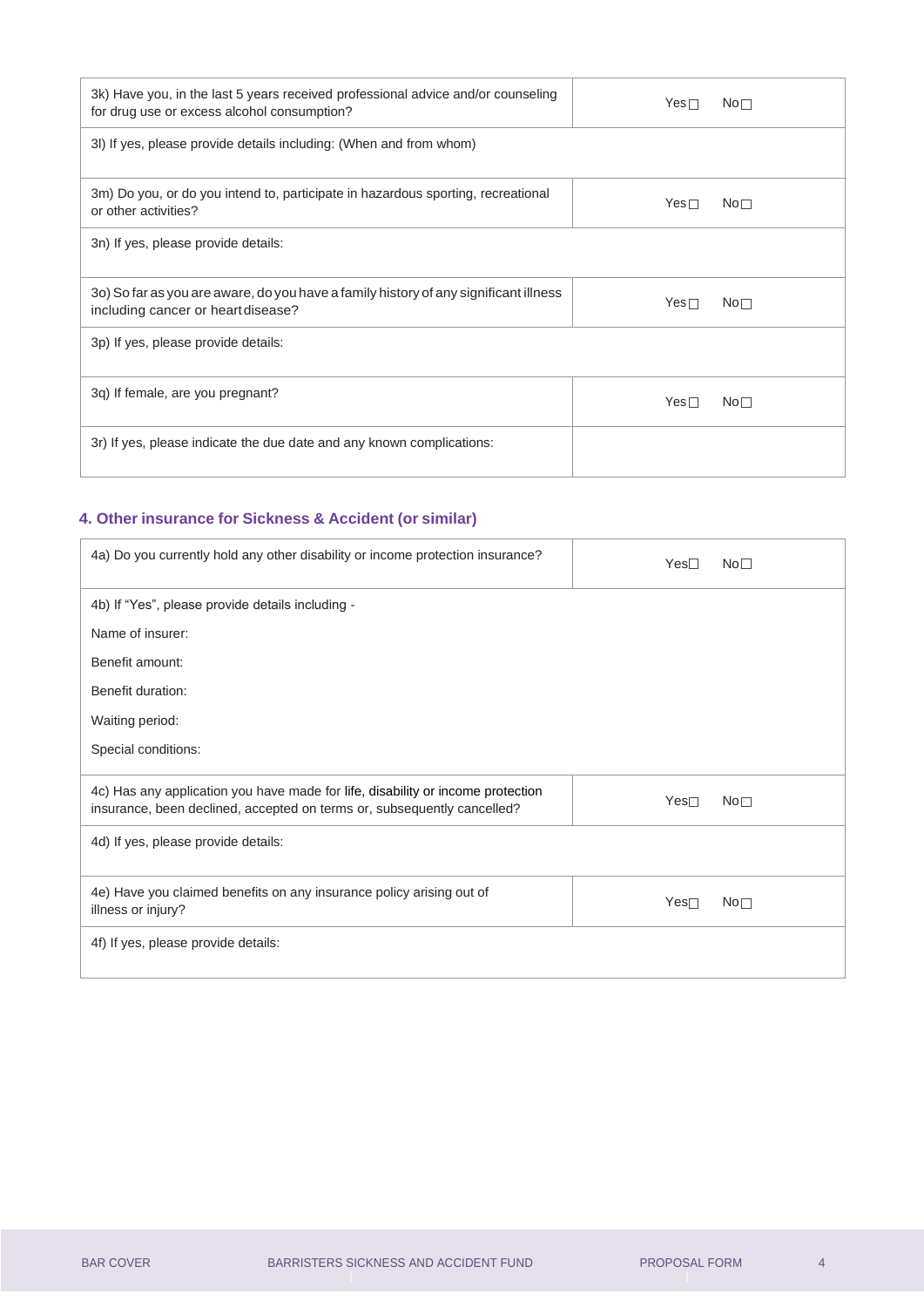### **5. Health**

'n

| Have you been diagnosed as having contracted, or sought advice concerning any of the following?<br>IF YES - DETAILS TO BE PROVIDED ON PAGE5 |                  |                 |
|---------------------------------------------------------------------------------------------------------------------------------------------|------------------|-----------------|
| 5a) Heart condition or risk factors including hypertension or lipid problems?                                                               | Yes              | $No-$           |
| 5b) Prostate or kidney or other urinary condition, or liver disorder?                                                                       | Yes              | No <sub>1</sub> |
| 5c) Gastrointestinal condition including colitis, Crohn's disease or coeliac disease?                                                       | Yes <sub>1</sub> | No <sub>1</sub> |
| 5d) Diabetes or glucose intolerance or thyroid problem or metabolic disorder?                                                               | Yes              | No <sub>1</sub> |
| 5e) Malignancy including skin or hematological cancer?                                                                                      | Yes              | No <sub>1</sub> |
| 5f) Respiratory disorders including asthma or sleep apnea?                                                                                  | Yes              | No <sub>1</sub> |
| 5g) Any neurological disorder including epilepsy, recurrent headaches,<br>vertigo or balance disorder, TIA or stroke?                       | Yes              | No <sub>1</sub> |
| 5h) Neck or back pain or spine disorder?                                                                                                    | Yes              | No <sub>1</sub> |
| 5i) Joint disorder including osteo arthritis, rheumatoid arthritis, or gout?                                                                | Yes              | No <sub>1</sub> |
| 5j) Autoimmune disorder including Lupus, other autoimmune disorder(s)?                                                                      | Yes <sub>1</sub> | No <sub>1</sub> |
| 5k) Chronic or recurrent skin condition such as eczema or psoriasis?                                                                        | Yes              | No <sub>1</sub> |
| 5I) Dental conditions including oral and maxillofacial disorders?                                                                           | Yes              | No <sub>1</sub> |
| 5m) Any psychological or psychiatric condition including depression, anxiety,<br>bipolar disorder, stress disorder?                         | Yes              | No <sub>1</sub> |
| 5n) Any blood disorder?                                                                                                                     | Yes              | No <sub>1</sub> |
| 50) Hepatitis, HIV or AIDS, or chronic infection?                                                                                           | Yes              | No <sub>1</sub> |
| 5p) If female, any gynecological disorder including abnormal pap smear or<br>HPV or breast lump?                                            | $Yes \Box$       | No <sub>1</sub> |
| 5q) Any other illness or injury?                                                                                                            | Yes              | No <sub>1</sub> |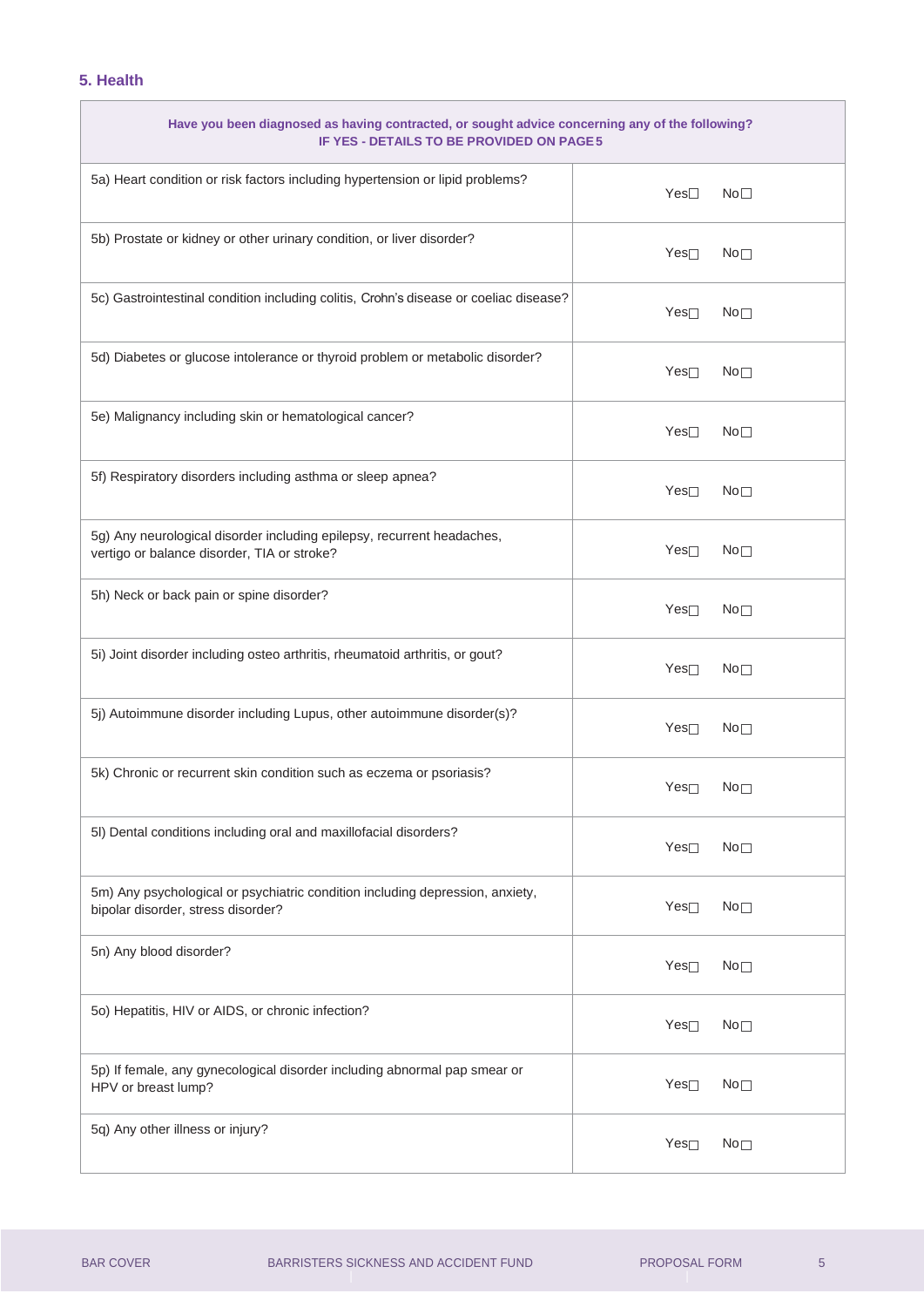**If your answer is YES to any of the questions in section 5 above, please providedetails for each such illness orinjuryor circumstance.**

**If additional space is required, please attach a separate sheet and include the following information:**

The name(s) of each such illness or the injury, and/or further information in relation to the circumstance:

When the illness or injury was first suffered or diagnosed:

Information as to treatment including for recurrences:

Your current condition/status in relation to the illness or injury:

Names and addresses of doctors and hospitals consulted, and information as to recurrences and their duration: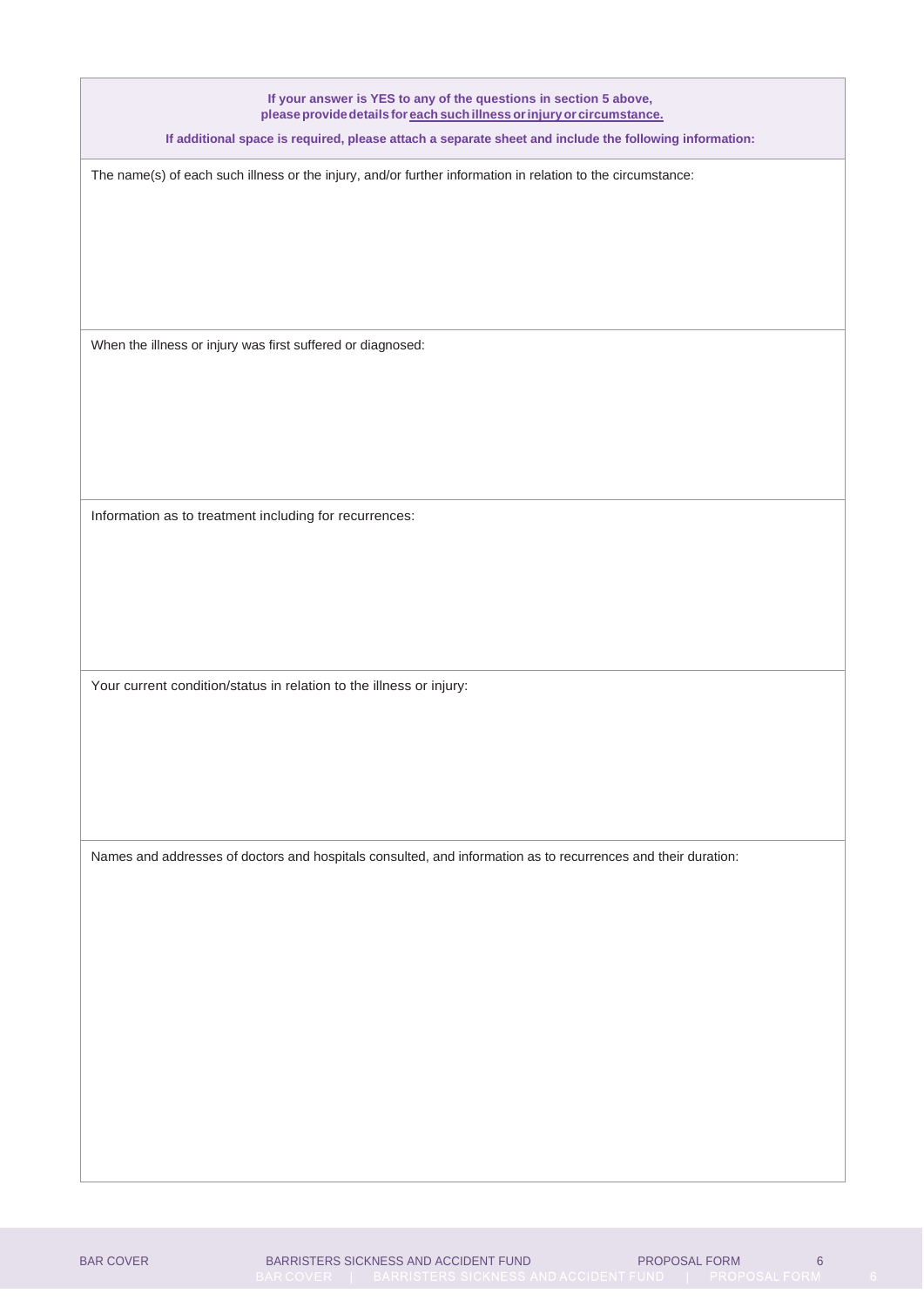| <b>Unless disclosed above:</b>                                                                                                                                                                                                                                                               |                  |                 |
|----------------------------------------------------------------------------------------------------------------------------------------------------------------------------------------------------------------------------------------------------------------------------------------------|------------------|-----------------|
| 5r) Have you been prescribed any medications in the last 5 years? Other than:<br>Medication/treatments for minor illnesses such as upper respiratory tract infections<br>Medication/treatments for short-term Musculo-skeletal injuries or contraceptives<br>If yes, please provide details: | Yes <sub>T</sub> | No <sub>1</sub> |
| 5s) Have you in the last 12 months had symptoms or signs for which you have been<br>advised to seek assessment or for which, you intend to do so?<br>If yes, please provide details:                                                                                                         | Yes              | No <sub>1</sub> |
| 5t) Have you in the last 5 years taken time off work for more than 3 consecutive days<br>for any illness or injury?<br>If yes, please provide details:                                                                                                                                       | Yes              | No <sub>1</sub> |
| 5u) Are there any other circumstances with which Bar Cover should be made<br>acquainted in order to form a proper estimate of risk?<br>If yes, please provide details:                                                                                                                       | Yes <sub>T</sub> | No <sub>1</sub> |

#### **6. Weekly Benefit Required \$100 to \$10,000 per week (in increments of \$100)**

| 6a) State the amount of your Weekly Benefit required:                                                                                                                                                    |      |                 |
|----------------------------------------------------------------------------------------------------------------------------------------------------------------------------------------------------------|------|-----------------|
| 6b) Will the weekly benefit required exceed your average gross weekly income<br>earned from the practice of the profession of barrister in the past 12 months?                                           | Yes∟ | No <sub>1</sub> |
| 6c) If "Yes", please explain why you are seeking a higher benefit:<br>See: "Limitations on Benefits Paid", in the Product Disclosure Statement (PDS), which can be viewed on our website barcover.com.au |      |                 |

# **PLEASE NOTE THAT DEPENDING ON YOUR RESPONSES, FURTHER INFORMATION MAY BE REQUESTED.**